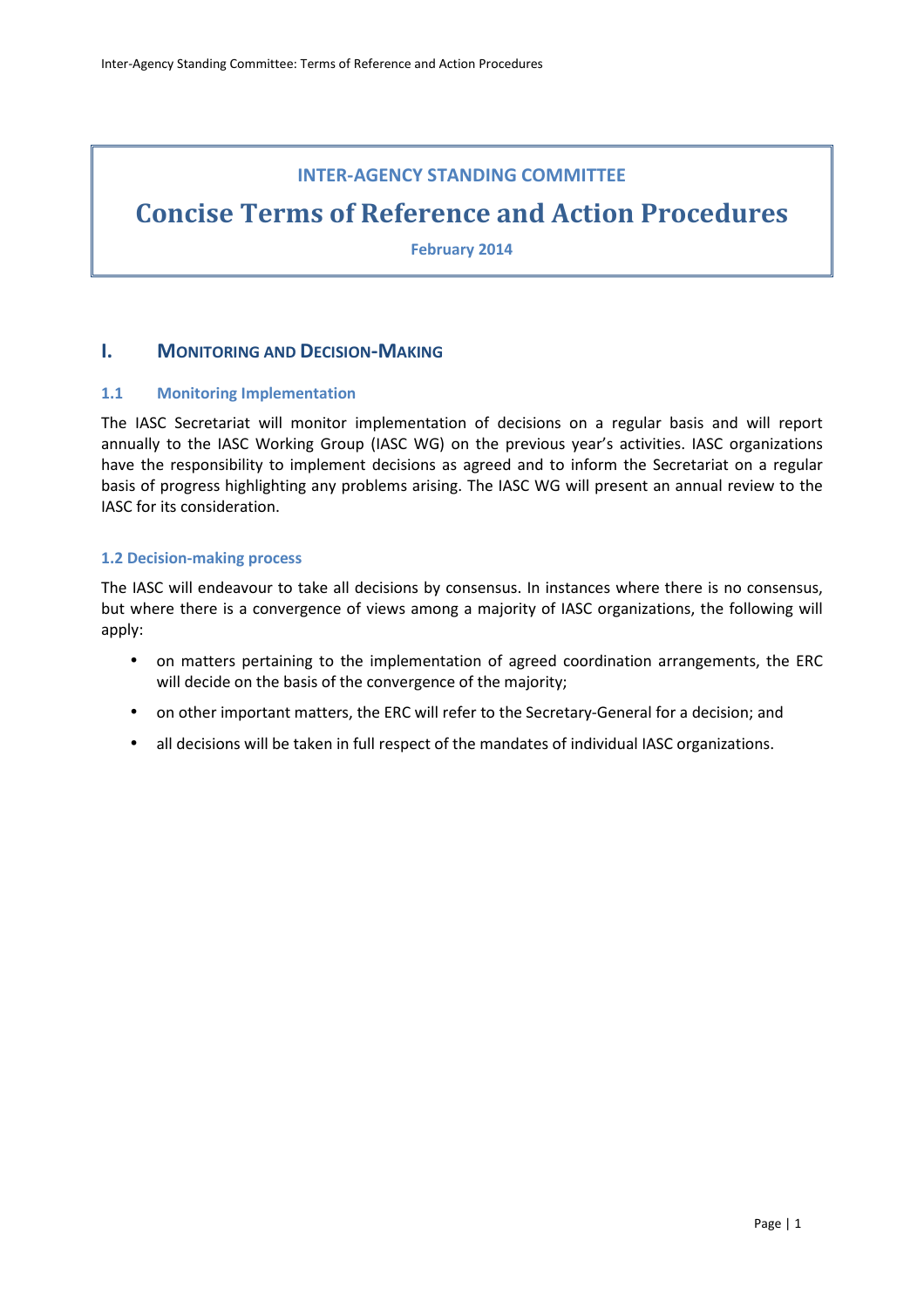# **II ACTION PROCEDURES**

### **2.1 Frequency of Meetings**

- The IASC Principals will meet as necessary, and regularly every 6 months.
- The IASC WG will meet in ad hoc meetings as necessary, and will meet once a year for an extended meeting to review the work of the Task Teams and the Reference Groups, to take stock of humanitarian policy issues, and to agree on an annual work plan.
- The Emergency Directors Group (EDG) will meet as necessary, and will meet once a year for an extended meeting to complete a review of global humanitarian operations and the performance of Humanitarian Coordinators.
- Extraordinary meetings of the IASC, IASC WG, or EDG may be called at the initiative of any organization and may take place in person or via video-conferencing or other available media as appropriate.

### **2.2 Priorities and Agenda**

The overall priorities for the IASC over two years will be endorsed by the Principals based on preparation by the WG. Agendas for meetings of the Principals and WG will be developed following consultation with IASC organizations. Agendas for the EDG will be based on ongoing operational activities.

### **2.3 Background Papers**

The responsibility for the preparation of background papers lies with all organizations. The Secretariat will advise on deadlines for consultation. Papers will be submitted to the Secretariat for circulation **not less than 10 working days prior to a meeting of the IASC and IASC WG** except in cases of extreme urgency. Papers will be expected to include a summary of the issues to be discussed and options and recommendations for the consideration of the IASC or IASC WG.

### **2.4 Action Points and Summary Records**

All formal meetings of the IASC and the IASC WG will be minuted and Action Points and Summary Records will be produced by the Secretariat. A Summary Record and Action Points will be produced for each EDG meeting. The Action Points agreed at all IASC meetings will always indicate deadlines and responsibility for implementation and should be SMART: specific, measurable, attainable, relevant and time-bound.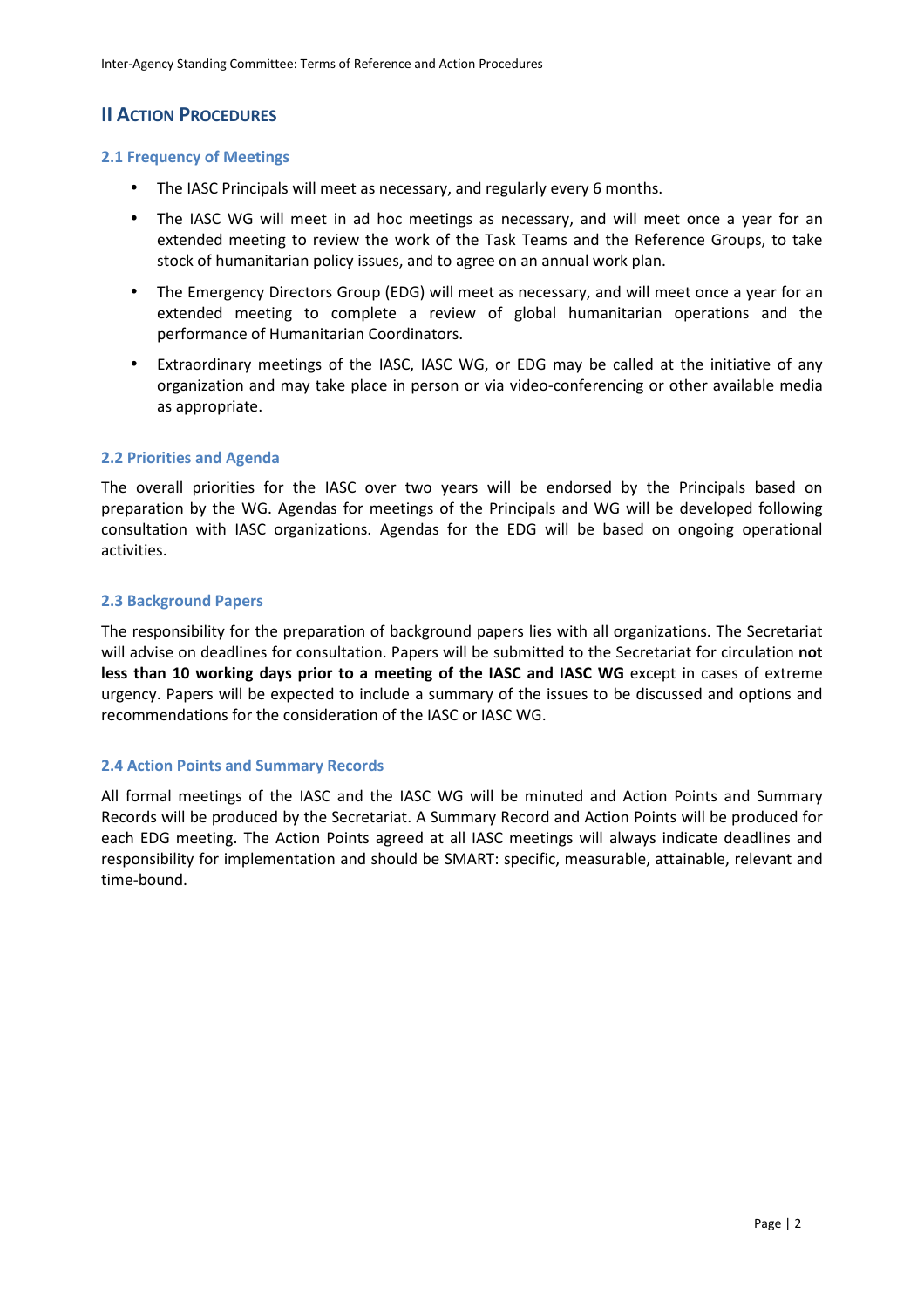## **III. TERMS OF REFERENCE OF THE INTER-AGENCY STANDING COMMITTEE, ITS WORKING GROUP, ITS EMERGENCY DIRECTORS GROUP AND THE IASC SECRETARIAT**

### **3.1 Introduction**

l

The Inter-Agency Standing Committee (IASC) was established in June 1992 in response to General Assembly Resolution 46/182 to serve as the primary mechanism for inter-agency coordination relating to humanitarian assistance in response to complex and major emergencies under the leadership of the Emergency Relief Coordinator.

### **3.2 Structure and Composition**

The members of the IASC are the heads or their designated representatives of the UN operational agencies (UNDP, UNICEF, UNHCR, WFP, FAO, WHO, UN-HABITAT, OCHA). In addition, there is a standing invitation to IOM, ICRC<sup>1</sup>, IFRC<sup>1</sup>, OHCHR, UNFPA, the Special Rapporteur on the Human Rights of IDPs and the World Bank. The NGO consortia ICVA, InterAction and SCHR are also invited on a permanent basis to attend. The IASC is chaired by the ERC.

The IASC may also invite, on an ad hoc basis, representatives of specialized organizations.

The IASC may review its membership each year.

The organizations will be represented at the Working Group level by Senior Management (Director of Policy or equivalent). The IASC WG is chaired by the Deputy Emergency Relief Coordinator.

The organizations will be represented at the Emergency Directors Group by Senior Management (Director of Emergency Divisions or comparable entities). The EDG is chaired by the Director of OCHA's Coordination Response Division.

The IASC WG will, upon request of the IASC, or as required, establish Task Teams to assist in developing policy or operational guidelines for relief interventions, as well as their interface with rehabilitation and developmental processes. These Task Teams may be emergency-specific or focus on a particular policy issue. The Terms of Reference for each Task Team will be determined by the IASC WG and progress will be monitored by the IASC WG. The IASC WG will also establish and monitor Reference Groups, which are communities of practice which function to ensure implementation of IASC norms and policies.

The Office for the Coordination of Humanitarian Affairs will provide secretariat support to the IASC, its Working Group, its Emergency Directors Group and its designated Task Teams. The Secretariat will be responsible for providing technical support and servicing of meetings of the IASC, for monitoring the implementation of the decisions of the IASC and for supporting the Chairs of the IASC bodies in highlighting and fostering connectivity between the IASC, the Working Group, the Emergency Directors Group and the designated Task Teams.

<sup>1</sup> As Standing Invitees, the ICRC and the IFRC keep their independence towards policy statements issued by the IASC and its subsidiary bodies.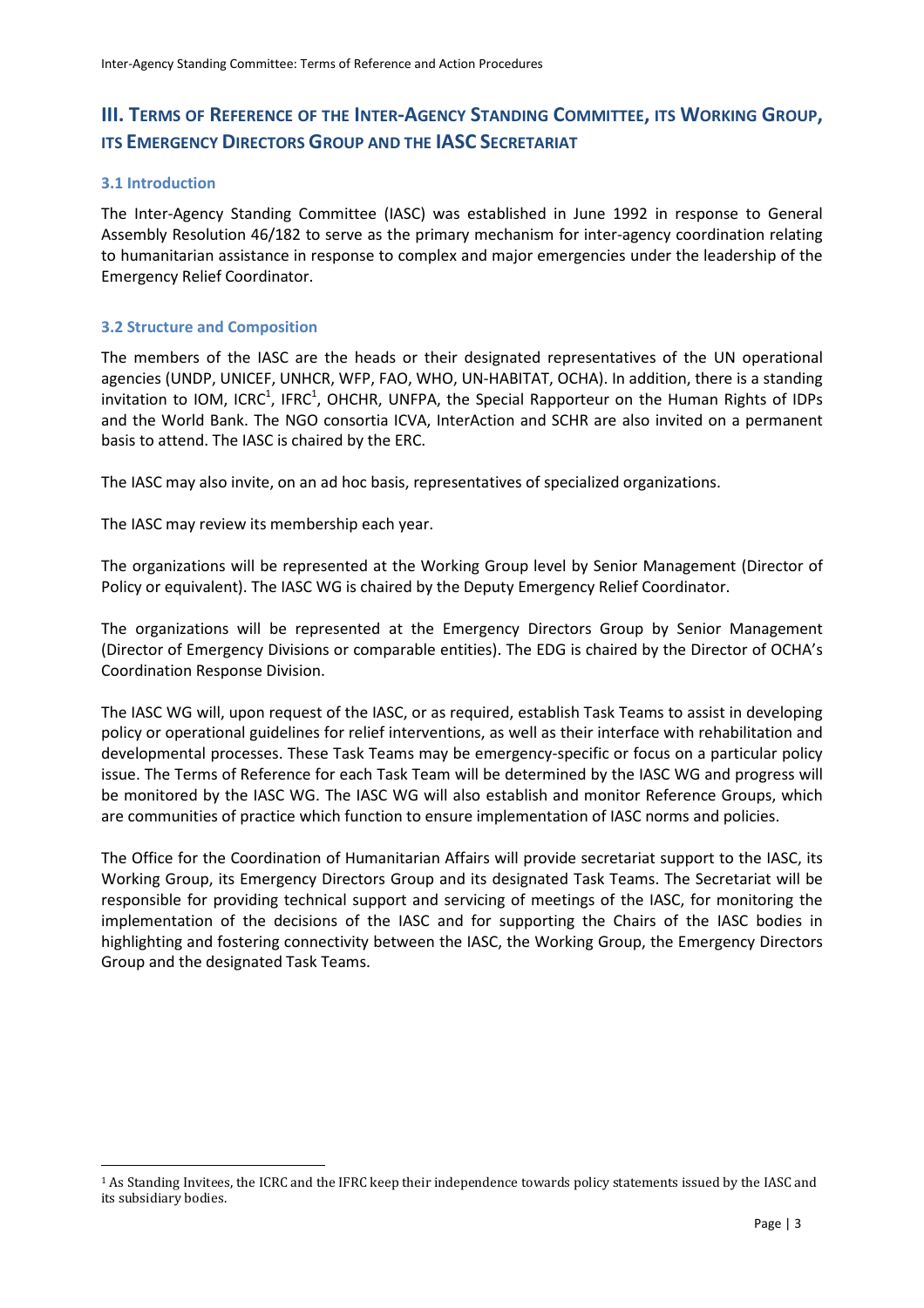### **3.3 Objectives and Principles**

The **overall objective of the IASC** is to improve delivery of humanitarian assistance, including the protection of the rights of affected people. The primary objectives of the IASC in complex and major emergencies are as follows:

- to develop and agree on system-wide humanitarian policies;
- to allocate responsibilities amongst agencies in humanitarian programmes;
- to develop and agree on a common ethical framework for all humanitarian activities;
- to advocate common humanitarian principles to parties outside the IASC;
- to advocate for the full respect for the rights of the individual in accordance with the letter and spirit of the relevant bodies of law (i.e. international human rights law, international humanitarian law and refugee law);
- to identify and address areas where gaps in mandates or lack of operational capacity exist; and
- to resolve disputes or disagreements about and amongst humanitarian agencies on systemwide humanitarian issues.

In so doing, **six key principles** will be observed:

- 1. **Respect for Mandates:** that decisions of the IASC will not compromise organizations with respect to their own mandates
- 2. **Ownership:** that all organizations have an equal ownership of the Committee and its subsidiary bodies
- 3. **Overall Objective:** that the ultimate objective is to support effective humanitarian action
- 4. **Relevance to field operations:** that members recognise the criticality of ensuring relevance to field operations and of input by field operations
- 5. **Subsidiarity:** that decisions will be taken at the most appropriate level as agreed by IASC Principals
- 6. **Impartiality of the Secretariat:** that the IASC will be serviced by a Secretariat that does not represent the interests of any one organization.

### **3.4 Specific Responsibilities of the IASC Principals, its Working Group, its Emergency Directors Group and the Secretariat**

#### *The IASC Principals will have responsibility for:*

- making strategic and policy decisions which have system-wide implications;
- endorsing major operational decisions, particularly with respect to implementation of the Transformative Agenda (TA);
- arbitration where no consensus can be reached at the Working Group or Emergency Directors levels;
- advocating common humanitarian principles, collectively or individually, on behalf of the IASC;
- approving the general work programme of the IASC, the WG, and the EDG;
- bringing issues to the attention of the Secretary-General and the Security Council, through the ERC; and
- designating Humanitarian Coordinators and selecting coordination arrangements.